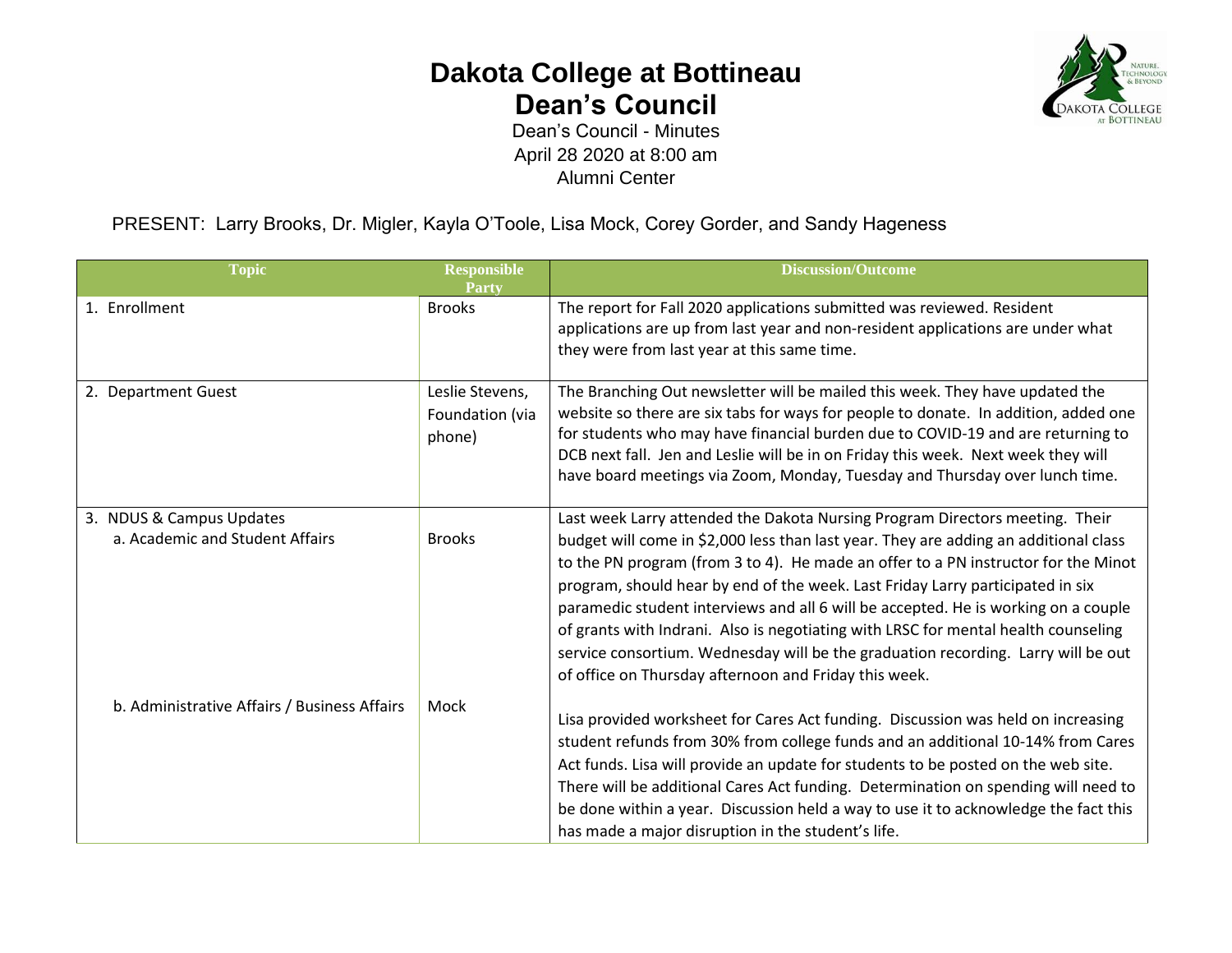

| d. Distance Education Council/Distance Ed<br>and Academic Support Services | O'Toole  | A request for Cares Act funding has also been made for institutional use to help<br>with an upgrade to the phone system so that phones may be answered from home<br>via computer.                                                                                                                                                                                                                                                                                                                                                                                                                                                                                                                                               |
|----------------------------------------------------------------------------|----------|---------------------------------------------------------------------------------------------------------------------------------------------------------------------------------------------------------------------------------------------------------------------------------------------------------------------------------------------------------------------------------------------------------------------------------------------------------------------------------------------------------------------------------------------------------------------------------------------------------------------------------------------------------------------------------------------------------------------------------|
|                                                                            |          | Lisa indicated she is also working on sales tax and finalizing some grant billing.                                                                                                                                                                                                                                                                                                                                                                                                                                                                                                                                                                                                                                              |
|                                                                            |          | Last week Kayla participated on the virtual WCTE summit on federal regulations. It<br>focused on professional licensure, state authorization, definition of distance<br>learning from the federal perspective and online class requirements set by federal                                                                                                                                                                                                                                                                                                                                                                                                                                                                      |
| e. Public Affairs Council                                                  | Hageness | government.<br>There are 89 online students registered for at least one online summer class. Fall<br>online registration is tracking equal to last year. She is hosting virtual dual credit<br>sessions. 20 attended the first session. The help session today has 19 registered<br>and this will help with dual credit applications and forms. The one on Thursday is a<br>faculty meet and greet, 12 registered. They are getting lots of dual credit requests.<br>On Monday there were between 22-28 requests for Accuplacer exam. This will be<br>22-56 hours of proctoring. She may need additional help to assist with testing.<br>They would just need to go through Accuplacer proctor training and trained on<br>zoom. |
| f. Athletics                                                               | Gorder   | The Marketing Committee put together an additional logo to be used for design. In<br>addition, letterhead, email signature and business card samples were reviewed.<br>Inservice dates were proposed. August 17-21 will be faculty in-service and August<br>6 will be staff in-service. The employee appreciation luncheon committee would<br>like to hold the luncheon during faculty in-service week. Will try to schedule during<br>the first part of the week.                                                                                                                                                                                                                                                              |
|                                                                            |          | Volleyball students are moving in August 2-3, all students moving in August 20-21,<br>FYE is the 22 <sup>nd</sup> through the 24 <sup>th</sup> . Athletics voted on the Hall of Fame nominations<br>and made selections.<br>Discussion held on when to begin student tours. NJCAA will not allow any student<br>visits until the end of May. The Governor is setting state guidelines for the State.<br>There hasn't been anything set for state buildings. It was decided to tentatively                                                                                                                                                                                                                                       |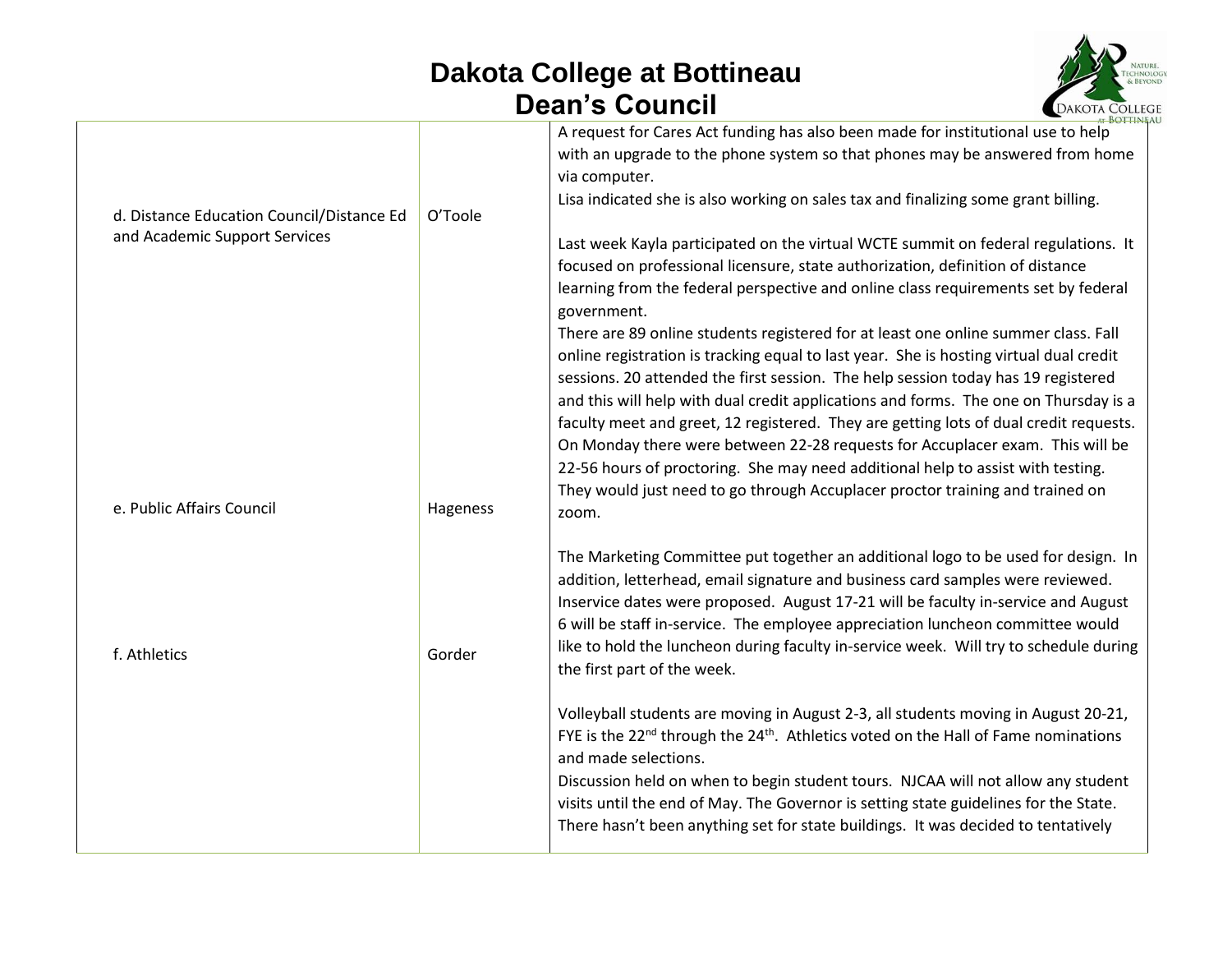

| h. Chancellor's Cabinet / Dean's Update                                                                    | Migler | start tours Monday, May 18 <sup>th</sup> . The gym floor renovation should be started this<br>week. Corey has been participating in AD meetings via Zoom. He is meeting with<br>the women's hockey team, introducing the coach Reed Loucks. His official start<br>date is July 1. There are 22 girls signed to play the first year so far.<br>The HLC initial report came in for review. There will be a reading for errors of fact.<br>Generally, we were pleased with the report. Overall, assessment and institutional<br>effectiveness were identified as the main issues we will need to keep working on.                                                                                                                                                                                                                                                                                                                                                                                                                                                                                                                                                                                                                                                                                                                                                                                                                        |
|------------------------------------------------------------------------------------------------------------|--------|---------------------------------------------------------------------------------------------------------------------------------------------------------------------------------------------------------------------------------------------------------------------------------------------------------------------------------------------------------------------------------------------------------------------------------------------------------------------------------------------------------------------------------------------------------------------------------------------------------------------------------------------------------------------------------------------------------------------------------------------------------------------------------------------------------------------------------------------------------------------------------------------------------------------------------------------------------------------------------------------------------------------------------------------------------------------------------------------------------------------------------------------------------------------------------------------------------------------------------------------------------------------------------------------------------------------------------------------------------------------------------------------------------------------------------------|
| 4. Other<br><b>Annual Performance Evaluations</b><br><b>Process &amp; Salaries</b><br><b>Shared Duties</b> | Migler | <b>Click Here for Attachment</b><br>Discussion held on conducting annual reviews. It was decided to design the annual<br>review under a does meet, does not meet and meets with concern rating per<br>individual position description.<br>Moved by Larry, seconded by Corey to adapt an abbreviated employee<br>evaluation format indicating whether they meet standards as outlined in their<br>position description. Motion carried.<br>Discussion held on projects that could use additional assistance at this time.<br>Handbook review (Residential Life and the College Catalog) - Larry will visit<br>$\bullet$<br>with Mike Mantson to see if he would proof.<br>FAMIS - system to be set up for Physical Plant. Dr. Migler will work with<br>Darrell and IT to set up.<br>Inventory - (including Library) - A meeting will be set up to discuss with<br>Darrell, Charlene, Denise, Nursing (Carissa and Erin), Hattie and Terri along<br>with Lisa and Dr. Migler.<br>Record Retention - Lisa will visit with Janeen to see if she would be willing<br>to lead the project. A committee would include Lisa, Janeen, Craig, and<br>Sandy.<br>Graduate Placement - guidelines have been provided by LRSC. Dr. Migler,<br>Larry and Sandy to review. May have a Student Services employee that can<br>work on the project.<br>Accuplacer - proctors will be needed. Recommendation made to ask Brock<br>and Romero to help out. |